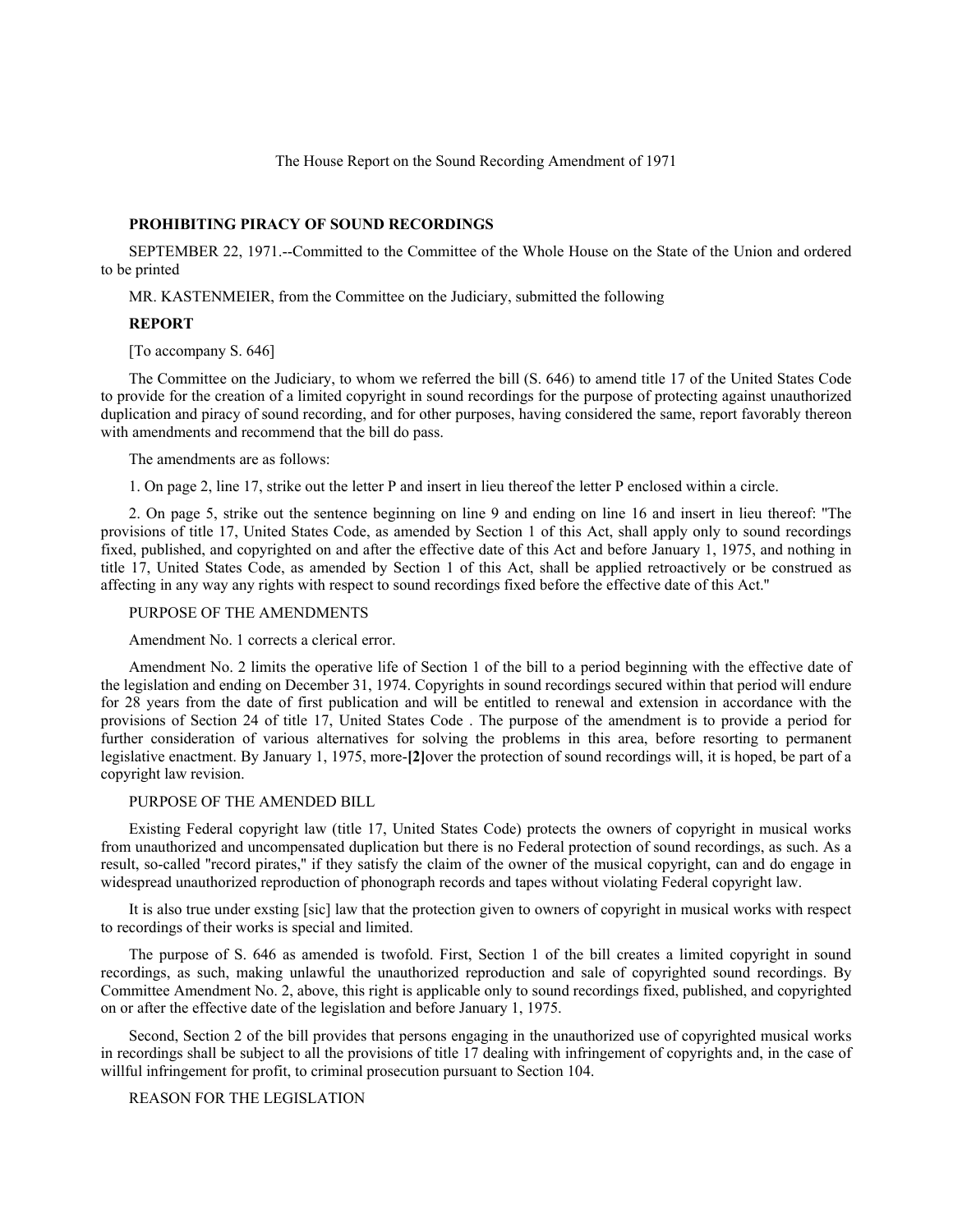The attention of the Committee has been directed to the widespread unauthorized reproduction of phonograph records and tapes. While it is difficult to establish the exact volume or dollar value of current piracy activity, it is estimated by reliable trade sources that the annual volume of such piracy is now in excess of \$ 100 million. It has been estimated that legitimate prerecorded tape sales have an annual value of approximately \$ 300 million. The pirating of records and tapes is not only depriving legitimate manufacturers of substantial income, but of equal importance is denying performing artists and musicians of royalties and contributions to pension and welfare funds and Federal and State governments are losing tax revenues.

If the unauthorized producers pay the statutory mechanical royalty required by the Copyright Act for the use of copyrighted music there is no Federal remedy currently available to combat the unauthorized reproduction of the recording. Eight States have enacted statutes intended to suppress record piracy, but in other jurisdictions the only remedy available to the legitimate producers is to seek relief in State courts on the theory of unfair competition. A number of suits have been filed in various States but even when a case is brought to a successful conclusion the remedies available are limited. In addition the jurisdiction of States to adopt legislation specifically aimed at the elimination of record and tape piracy has been challenged on the **[3]**theory that the copyright clause of the Federal Constitution has preempted the field even if Congress has not granted any copyright protection to sound recordings. While the committee expresses no opinion concerning this legal question, it is clear that the extension of copyright protection to sound recordings would resolve many of the problems which have arisen in connection with the efforts to combat piracy in State courts.

### LEGISLATIVE BACKGROUND

The creation of a limited copyright in sound recordings has been under active consideration by the Congress for a number of years in connection with the program for general revision of the copyright law. The Library of Congress recommended the granting of such copyright protection in its recommendations for the general revision of the copyright law. Such a provision was included in H.R. 2512 of the 90th Congress as processed by this Committee and passed by the House of Representatives. This provision was also included in S. 597 on which the Senate Subcommittee on Copyrights held extensive hearings in 1967 but no further action was taken in the Senate on this legislation during the 90th Congress.

On December 10, 1969, the Senate Subcommittee on Copyrights reported S. 543 of the 91st Congress, for the general revision of the copyright law with an amendment in the nature of a substitute. This bill, as amended, established a copyright in sound recordings, but again no further action was taken. S. 543 as reported by the Subcommittee, in addition to creating a limited copyright in sound recordings, extended that protection to encompass a performance right so that record companies and performing artists would be compensated when their records were performed for commercial purposes. No such provision is included in S. 646.

S. 4592 of the 91st Congress, introduced on December 18, 1970, would have created a limited copyright in sound recordings. This bill was based on the provisions contained in S. 543, as approved by the Senate Subcommittee in the 91st Congress, but no action was taken on it. On February 8, 1971, Senator McClellan introduced S. 646, the subject measure, Section 1 of which is identical to S. 4592 of the 91st Congress, and on the same day he introduced S. 644, the copyright law revision bill of the 92d Congress, which also would create a limited copyright in sound recordings. S. 646 passed the Senate on April 9, 1971. Finally, on June 9 and 10, 1971, the Copyright Subcommittee of this Committee held public hearings on this legislation. Witnesses and contributors of written statements included supporters and opponents of the bill from the private sector, as well as representatives of the Departments of State, Justice and Commerce and the Copyright Office. These agencies all favor enactment.

The Committee notes that the United States recently participated in an international conference of government experts at which the draft of an international treaty to combat record piracy was prepared and that a diplomatic conference to sign a treaty on this subject will be held in Geneva during October 1971. Obviously, progress in domestic efforts to protect sound recordings will be helpful to the United States Delegation.

## **[4]**COMMITTEE VIEWS: GENERAL REVISION

On the basis of this legislative history and the Subcommittee's hearings, and adopting portions of Senate Report No. 92-72 to accompany S. 646, the Committee sets forth its views as follows:

The Committee regrets that action on the bill for general revision of the copyright law has been delayed, and that the problem of record piracy has not been dealt with as part of a broad reform of the Federal copyright statute. We are persuaded that the problem is an immediate and urgent one, and that legislation to deal with it is needed now. The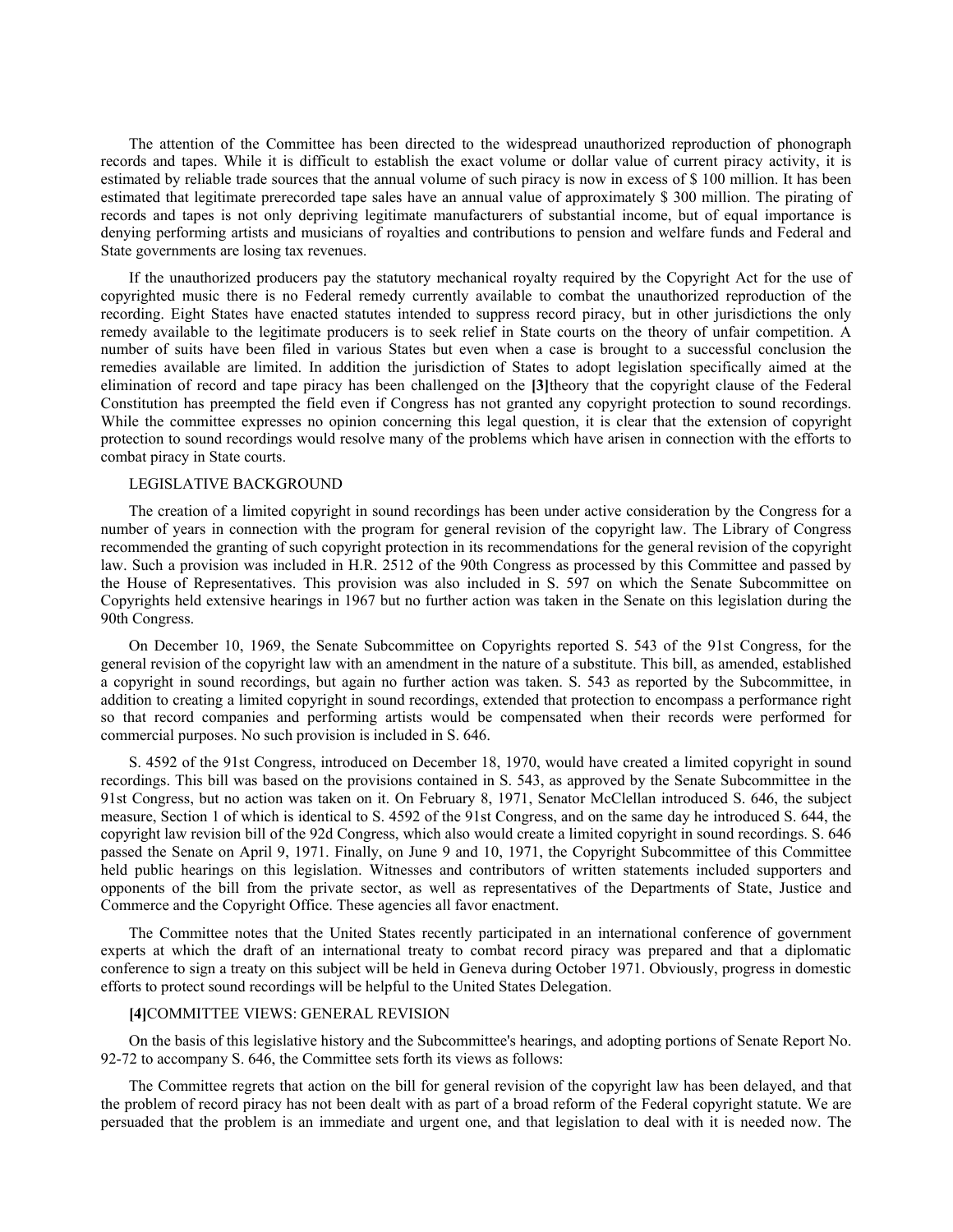seriousness of the situation with respect to record piracy, both nationally and internationally, is unique, and our favorable action in this instance should not be interpreted as precedent for the enactment of separate legislation on other matters involved in copyright law revision. On the contrary, we would be opposed to any effort to convert the general revision program into a program for revising the statute on a piecemeal basis.

# COMPULSORY LICENSE NO SOLUTION

Senate Report No. 92-72, accompanying S. 646, noted that "[c]ertain of the manufacturers engaged in the unauthorized reproduction of records and tapes have proposed the inclusion in the legislation of provisions granting a compulsory license to reproduce records and tapes upon payment of a statutory royalty.'' This proposal was strongly reiterated during the hearings before our Subcommittee, the argument being that, as paraphrased in the Senate Report, ''such a provision would be an appropriate adjunct to the compulsory license provided the record industry by the mechanical royalty contained in the Copyright Act.'' The Senate Committee rejected this proposal on the ground that the two situations are not parallel: the existing compulsory license merely provides access to the copyrighted musical composition, which is the ''raw material'' of a recording, and the performers, arrangers, and recording experts are needed to produce the finished creative work in the form of a distinctive sound recording. In the view of the Senate Committee, there is ''no justification for the granting of a compulsory license to copy the finished product, which has been developed and promoted through the efforts of the record company and the artists.''

The Committee agrees that it is necessary, without delay, to establish Federal legislation prohibiting unauthorized manufacturers from reproduction and distribution of recorded performances. We are also persuaded that it would be wholly impracticable in this legislation, to set up the complicated procedural machinery that would be required for the fair administration of a compulsory license even if it were found to have some advantages from the viewpoint of the public. We believe that a strong case has been made for protection against the current practices of the so-called ''record pirates,'' and that the case for a compulsory license has not been established. Any such compulsory license would necessarily extend to all record producers and to any of their recordings. It would have drastic effects upon the structure of the industry, even if some way could be found to establish a **[5]**fair royalty rate and assure a fair division and distribution of royalty receipts. It would enable the ''pirates'' to select those recording that become hits, and thus to invade the producer's market for his profitable recordings, while leaving the producer to suffer the losses from his unsuccessful ones. At the same time, we recognize that in some cases the consuming public may be able to obtain selections, or collections of selections, not available from regular sources and at somewhat lower than prevailing prices. The Committee believes that Section 1 of S. 646 as limited by the Committee's amendment should be enacted in its present form. Certainly the entire question of compulsory licensing can be reexamined by the Committee when it again considers legislation for general revision of the copyright law.

### SOUND RECORDINGS AS ''WORKS''

The enactment of S. 646 will mark the first recognition in American copyright law of sound recordings as copyrightable works. The copyrightable work comprises the aggregation of sounds and not the tangible medium of fixation. Thus, ''sound recordings'' as copyrightable subject matter are distinguished from ''reproductions of sound recordings,'' the later being physical objects in which sounds are fixed. They are also distinguished from any copyrighted literary, dramatic, or musical works that may be reproduced on a ''sound recording.''

The committee believes that, as a class of subject matter, sound recordings are clearly within the scope of the ''writings of an author'' capable of protection under the Constitution, and that the extension of limited statutory protection to them is overdue. Aside from cases in which sounds are fixed by some purely mechanical means without originality of any kind, the committee favors copyright protection that would prevent the reproduction and distribution of unauthorized reproductions of sound recordings.

The copyrightable elements in a sound recording will usually, though not always, involve ''authorship'' both on the part of the performers whose performance is captured and on the part of the record producer responsible for setting up the recording session, capturing and electronically processing the sounds, and compiling and editing them to make the final sound recording. There may be cases where the record producer's contribution is so minimal that the performance is the only copyrightable element in the work, and there may be cases (for example, recordings of birdcalls, sounds of racing cars, et cetera) where only the record producer's contribution is copyrightable. As in the case of motion pictures, the bill does not fix the authorship, or the resulting ownership, of sound recordings, but leaves these matters to the employment relationship and bargaining among the interests involved.

## TREATMENT OF SOUNDS ACCOMPANYING MOTION PICTURES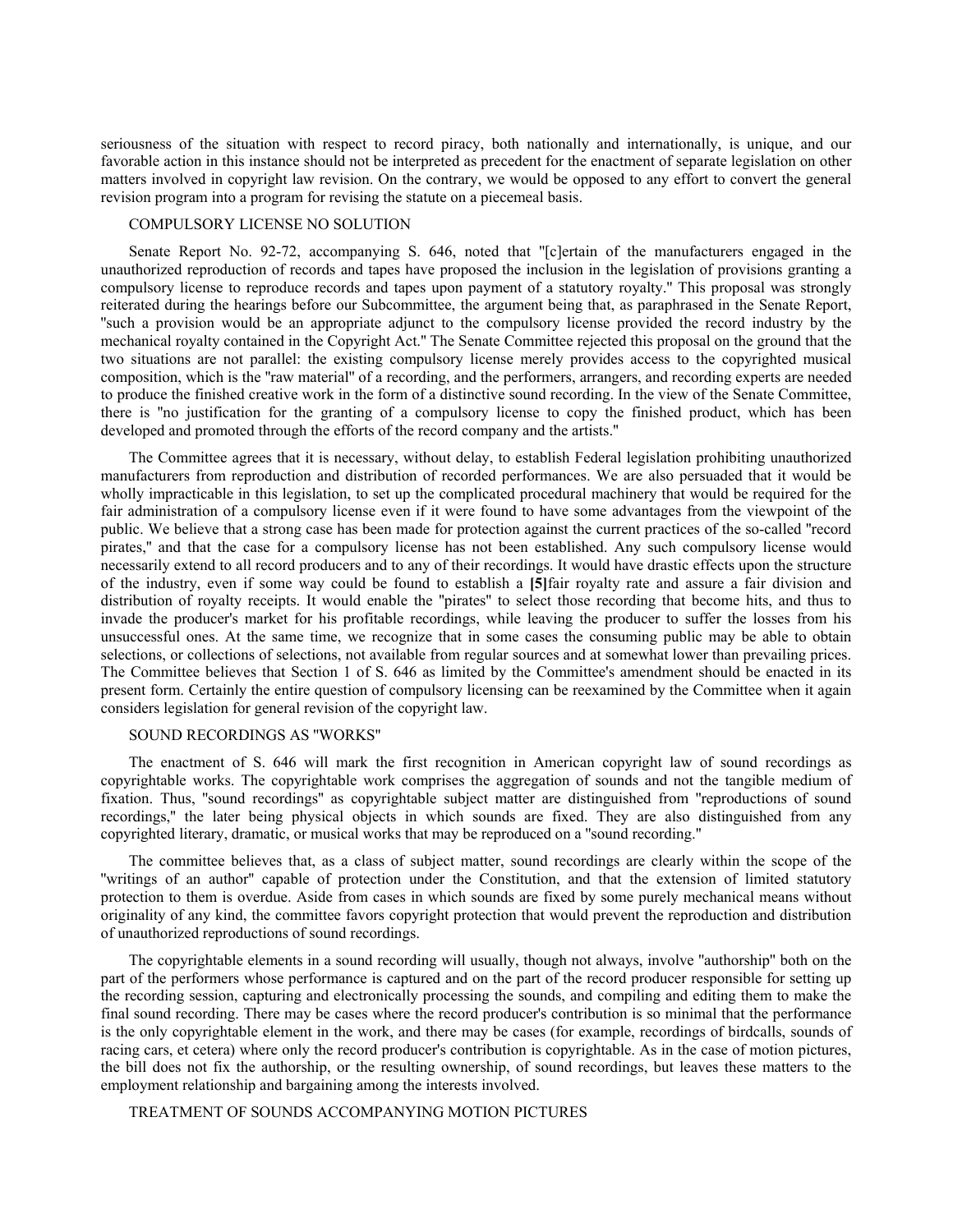This legislation extends copyright protection to sound recordings which are defined as works ''that result from the fixation of a series of musical, spoken, or other sounds, but not including the sounds accompanying a motion picture.'' In excluding ''the sounds accompanying a**[6]**motion picture'' from the scope of this legislation the Committee does not intend to limit or otherwise alter the rights that exist currently in such works. The exclusion reflects the Committee's opinion that soundtracks or audio tracks are an integral part of the ''motion pictures'' already accorded protection under subsections (1) and (m) of Section 1 of title 17, and that the reproduction of the sound accompanying a copyrighted motion picture is an infringement of copyright in the motion picture. This is true whatever the physical form of the reproduction, whether or not the reproduction also includes visual images, and whether the motion picture copyright owner had licensed use of the soundtrack on records.

Under the existing title 17, "motion pictures" represent a broad genus whose fundamental characteristic is a series of related images that impart an impression of motion when shown in succession, including any sounds integrally conjoined with the images. Under this concept the physical form in which the motion picture is fixed--film, tape, discs, and so forth--is irrelevant, and the same is true whether the images reproduced in the physical object can be made out with the naked eye or require optical, electronic, or other special equipment to be perceived. Thus, to take a specific example, if there is an unauthorized reproduction of the sound portion of a copyrighted television program fixed on video tape, a suit for copyright infringement could be sustained under section 1(a) of title 17 rather than under the provisions of this bill, and this would be true even if the television producer had licensed the release of a commercial phonograph record incorporating the same sounds.

### FIRST SALE DOCTRINE

This legislation grants to the owners of the copyright in sound recordings the exclusive right to ''reproduce and distribute to the public by sale or other transfer of ownership, or by rental, lease, or lending,'' reproductions of the copyrighted work. Section 1(a) of the present title 17 gives the copyright owner the exclusive right to ''print, reprint, publish, copy, and vend'' the copyrighted work. As a technical matter, this is broad enough to include rental, leasing, and lending, as well as sales and gifts. The right is subject to the ''first sale doctrine,'' under which a copyright owner who unconditionally parts with a physical object embodying his work cannot restrain any later disposition of that physical object. However, in the case of a transaction such as a rental, lease, or loan, where the copyright owner delivers a physical object embodying his work only on certain stated conditions, distribution by any unauthorized means would violate his exclusive right to ''publish.''

### IMPLIED CONSENT TO MANUFACTURER UNDER SECTION 1(e)

Like derivative works specified in Section 7 of title 17, United States Code , sound recordings manufactured in reliance on Section 1(e) would be eligible for copyright, inasmuch as their manufacture in compliance with the compulsory license requirements of Section 1(e) would have the implied consent of the owner of the copyright in the musical work.

# **[7]**NEW RIGHTS NO LIMITATION ON RIGHTS IN OTHER TYPES OF WORKS

S. 646 would add a new exclusive right with respect to sound recordings which, in addition to reproduction, would include public distribution ''by sale or other transfer of ownership, or by rental, lease, or lending'' of reproductions. The purpose of this language is to identify as clearly as possible the limited rights being accorded to sound recordings, and it should in no way be construed as limiting the exclusive rights of copyright owners in other types of works with respect to forms of distribution short of the outright sale of copies, or as restraining the lawful owner of a record from disposing of it as he sees fit.

### LIBRARY USES

Many public libraries and some school and college libraries have long offered their patrons the service of lending sound recordings of music, dramatic readings, language instruction and similar works in the same manner in which they lend books, periodicals and other materials. Some of these nonprofit libraries may require the payment of a small sum for the use of relatively new recorded works which are, for a time, in heavy demand. It is not the intention that the limitations on lending or renting contained in proposed new Section 1(f) reach out to apply to these long-established practices by nonprofit libraries. When a library has acquired ownership of a lawful recording, the ''first sale doctrine'' referred to above leaves the library free to lend or otherwise dispose of that recording.

## HOME RECORDING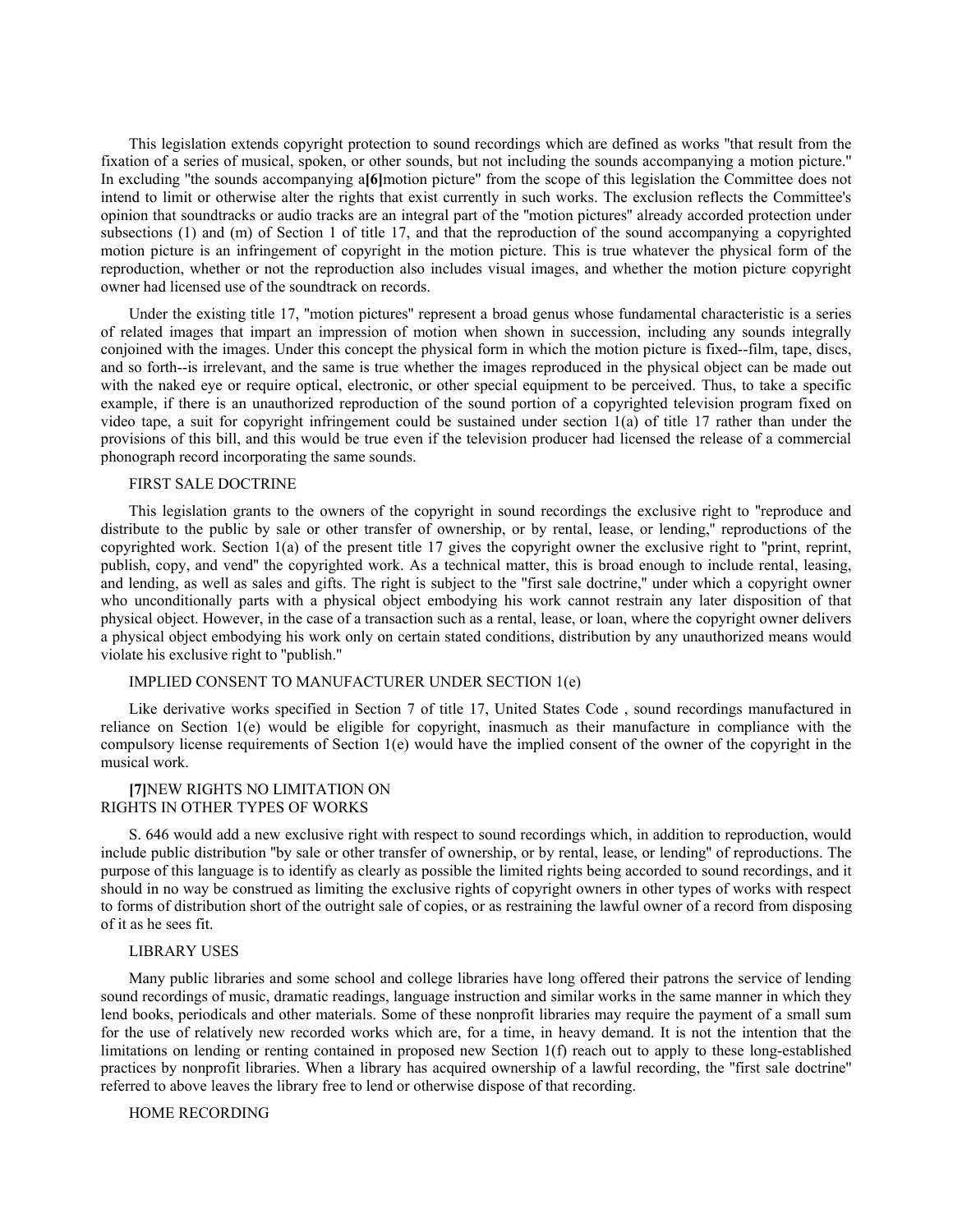In approving the creation of a limited copyright in sound recordings it is the intention of the Committee that this limited copyright not grant any broader rights than are accorded to other copyright proprietors under the existing title 17. Specifically, it is not the intention of the Committee to restrain the home recording, from broadcasts or from tapes or records, of recorded performances, where the home recording is for private use and with no purpose of reproducing or otherwise capitalizing commercially on it. This practice is common and unrestrained today, and the record producers and performers would be in no different position from that of the owners of copyright in recorded musical compositions over the past 20 years.

#### REMEDIES FOR UNAUTHORIZED USE OF COPYRIGHTED MUSIC IN RECORDING

Section 2 of the bill renders the remedies for unauthorized manufacture of records containing copyrighted music the same as those applicable to infringements generally, thus removing what the Librarian of Congress calls an ''anachronistic and unfair limitation.'' Similar provisions are found in the revision bill (H.R. 2512) passed by the House in 1967. The Committee approved this section.

### SECTIONAL ANALYSIS

Section 1(a) of the bill adds a new subsection (f) to Section 1 of title 17 of the United States Code , adding to the enumerated exclusive **[8]**rights of copyright proprietors the right to reproduce the copyrighted work if it be a sound recording. It is provided that the right does not extend to the making or duplication of another sound recording that is an independent fixation of other sounds, or to reproductions made by transmitting organizations exclusively for their own use.

## PUBLIC TELEVISION AND RADIO

In the latter connection, the last proviso of paragraph (a) of Section 1 of S. 646 excludes ''reproductions made by transmitting organizations exclusively for their own use'' from the protected rights of copyright proprietors of sound recordings. In the case of noncommerical public broadcasters, the proviso is not intended to be limited solely to reproductions made by the public networks and stations transmitting the same programs, but also extends to programs produced, duplicated, distributed and transmitted by or through more than one public broadcasting agency or entity so long as exclusively for educational use. In short, the copyright of sound recording does not restrict the use of public television or radio programs to any extent or in any way not provided in present copyright law.

Section 1(b) amends Section 5 of title 17 to add to the classification of works for copyright registration the category of ''sound recordings.''

Section 1(c) amends Section 19 of title 17 to specify the required form of the copyright notice, consisting of the letter P enclosed within a circle, on sound recordings.

Section 1(d) amends Section 20 of title 17 to specify the proper location of the notice of copyright as it pertains to a sound recording.

Section 1(e) amends Section 26 of title 17 to enumerate the various sections of title 17 concerning which the reproduction of a sound recording is ''considered to be a copy thereof.'' The subsection also defines the terms ''sound recordings'' and ''reproduction of sound recordings.'' Section 1(e) defines the word ''copy'' to include within its meaning a reproduction of a sound recording other than a fixation of sound accompanying a motion picture. This definition would apply only to a limited group of relevant sections of title 17 of the United States Code in which the word ''copy'' is mentioned, and these sections are enumerated in Section 1(e). Other sections of title 17, such as the criminal sanctions of Section 104, would apply to the infringement of copyrighted works protected by the bill, but these other sections are not enumerated in Section 1(e) because they do not mention the word ''copy.''

Section 2 of the bill amends Section 101 of title 17 to delete subsection (e) which relates to "Royalties for Use of Mechanical Reproduction of Musical works.'' The section substitutes a new subsection (e) providing that any person engaging in the unauthorized use of copyrighted music in the mechanical reproduction of musical works shall be subject to all of the provisions of title 17 dealing with infringements of copyright and, in a case of willful infringement for profit, to criminal prosecution pursuant to Section 104. The existing statutory provision in title 17 limits the remedy for such unauthorized use of musical works to the payment of a royalty of two cents on each part manufactured and discretionary award of not more than six cents. Unlike **[9]**Section 1, the provisions of Section 2 of the bill are made effective immediately upon enactment of S. 646.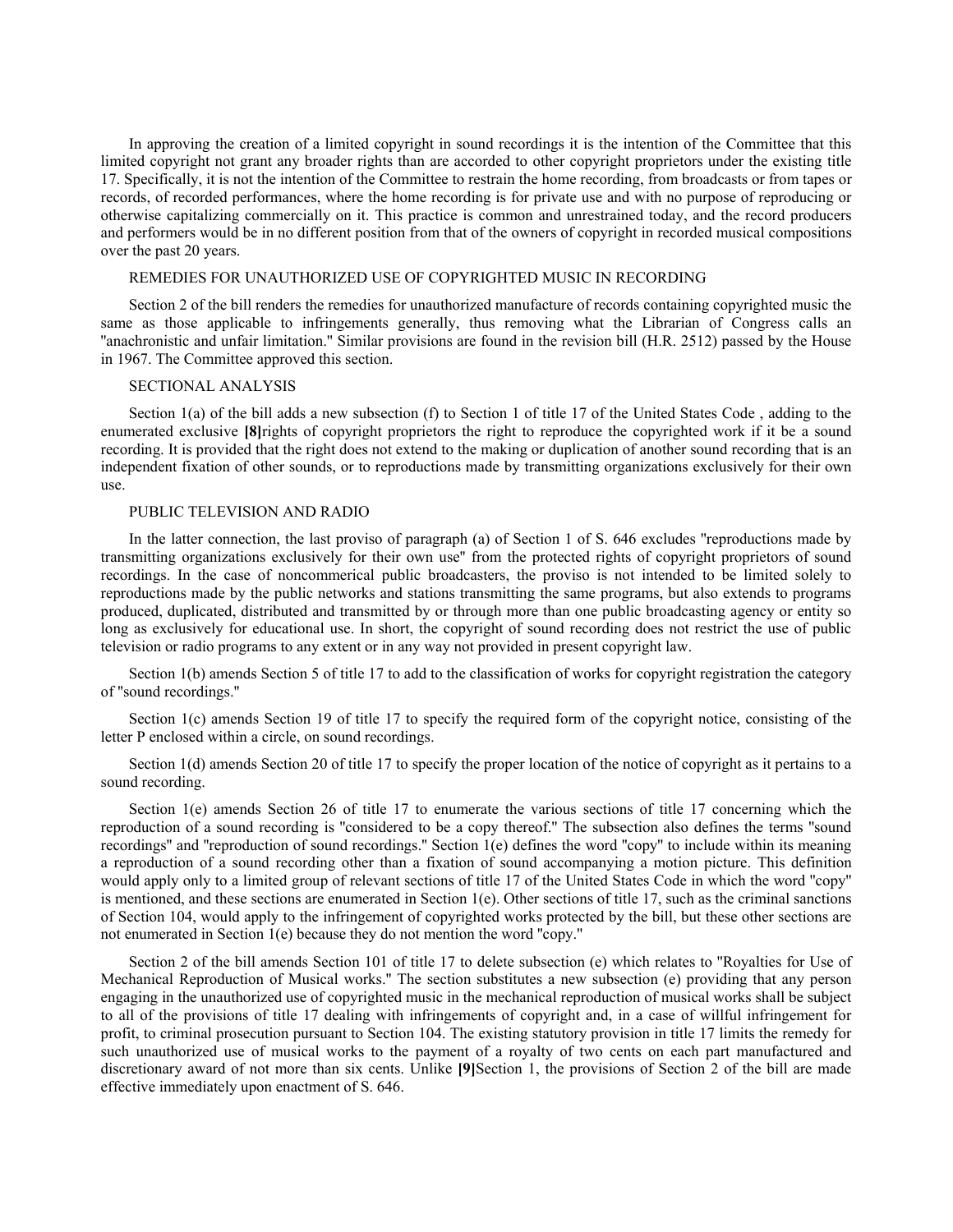Section 3 of the bill as amended provides that the effective date of the legislation (other than Section 2) should be four months after enactment and that the copyright law as amended by Section 1 should apply only to sound recordings fixed, published, and copyrighted on and after the effective date of the Act and before January 1, 1975. The four-month period following enactment and preceding the effective date was requested by the Copyright Office in order to enable implementation of the Act. The purpose of the provision limiting the application of Section 1 to sound recordings copyrighted before January 1, 1975, is spelled out under PURPOSE OF THE AMENDMENTS above. As has been indicated, Section 2 of S. 646 is not subject to a terminal date and is made effective immediately upon enactment. This section amends Section 101(e) of title 17 to make criminal sanctions immediately available to prevent piracy of already existing recordings of copyrighted musical works where the pirate does not pay the statutory royalty to the holder of the musical copyright.

### COST TO THE UNITED STATES

At the hearings before the Subcommittee, the Assistant Register of Copyrights testified that administration of copyright in sound recordings could be accomplished for approximately \$ 100,000 a year, and could be accomplished better for \$ 125,000. This estimate was based on the assumption that there would be approximately 15,000 registrations a year. The Assistant Register added that if the registration fee continued at \$ 6.00 as at present, there would automatically return to the Copyright Office approximately \$ 90,000 in fees. The Committee accepts and adopts these estimates.

#### AGENCY VIEWS

Attached hereto and made part hereof are the reports of the Librarian of Congress and of the State, Justice, and Commerce Departments expressing support of S. 646:

THE LIBRARIAN OF CONGRESS *Washington, D.C., May 25, 1971.*

Hon. EMANUEL CELLER *Chairman, Committee on the Judiciary, U.S. House of Representatives, Washington, D.C.*

DEAR MR. CELLER: This is in response to your letter of May 4, 1971, requesting our comments on S. 646, a bill to provide for the creation of a limited copyright in sound recordings for the purpose of protecting against unauthorized duplication and piracy of sound recording, and for the other purposes. This bill was reported by the Senate Judiciary Committee on April 20, 1971 (S. Rep. No. 92-72), and was passed by the Senate on April 29, 1971.

I am fully and unqualifiedly in favor of the purpose the bill is intended to fulfill. The recent and very large increase in unauthorized duplication of commercial records has become a matter of public concern in this country and abroad. With the growing availability and **[10]**use of inexpensive cassette and cartridge tape players, this trend seems certain to continue unless effective legal means of combatting it can be found. Neither the present Federal copyright statute nor the common law or statutes of the various states are adequate for this purpose. The best solution, an amendment of the copyright law to provide limited protection against unauthorized duplication, is that embodied in S. 646.

We also support in general the language of the bill amending title 17 of the United States Code. This amendatory language draws heavily upon the language of the bill for general revision of the copyright law now pending in the Senate (S. 644). An earlier version of the general revision bill was reported favorably by your Committee in 1966 and 1967 (H.R. Rep. Nos. 2237 and 83) and was passed by the House of Representatives on April 11, 1967. The provisions of that bill dealing with unauthorized duplication of sound recordings were the same in substance as those of S. 646.

In favorably reporting S. 646, the Senate Judiciary Committee adopted certain amendments, all of which were incorporated in the bill as it passed the Senate, and all of which we favor. In particular, we strongly support the addition of new section 2, removing an anachronistic and unfair limitation on the remedies available to owners of copyrighted musical compositions against record pirates. This new section 2 also is the same in substance as provisions included in the general revision bill passed by the House of Representatives on April 11, 1967.

We also endorse the interpretation of the bill, as stated in S. Rep. No. 92-72 that ''this limited copyright not grant any broader rights than are accorded to other copyright proprietors under the existing title 17.'' Under this interpretation, any act that would be considered ''fair use'' of a recorded musical composition would be considered ''fair use'' of the recording itself, and thus outside the reach of copyright in the recording.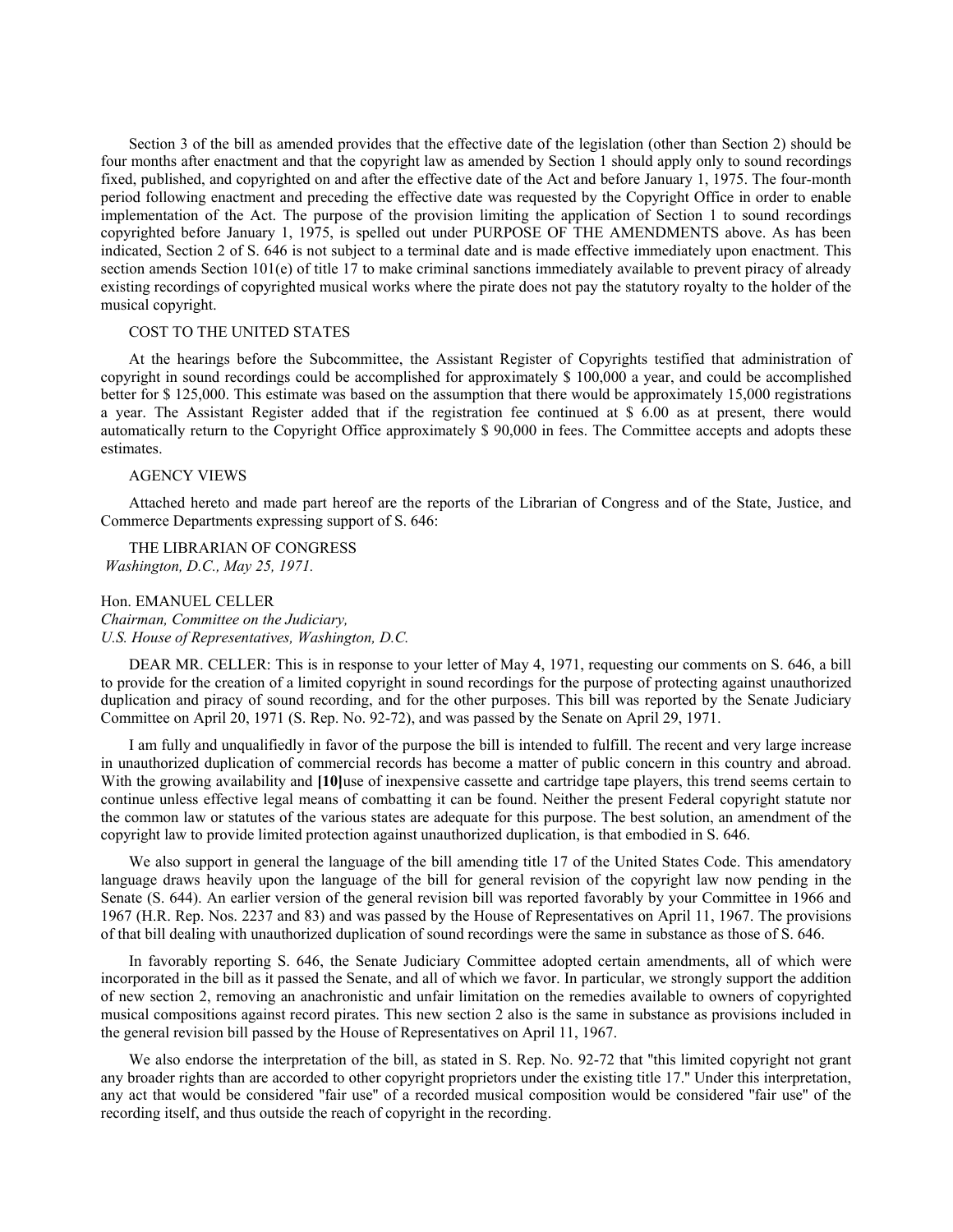The most fundamental question raised by the bill is its relationship to the program for general revision of the copyright law. As noted above, the revision bill now pending in the Senate has parallel provisions, and if general revision were on the threshold of enactment, S. 646 would be unnecessary. However, some fundamental problems impeding the progress of general revision of the copyright law, notably the issue of cable television, have not yet been resolved. We agree that the national and international problem of record piracy is too urgent to await comprehensive action on copyright law revision, and that the amendments proposed in S. 646 are badly needed now. Upon enactment of the revision bill they would, of course, be merged into the larger pattern of the revised statute as a whole.

I should also mention that the problem of record piracy is one of immediate concern internationally, and that a draft treaty closely corresponding to the content and purpose of S. 646 was adopted by a Committee of Governmental Experts on March 5, 1971. This draft convention will be the subject of an International Conference of States to be convened in Geneva in October of this year. Favorable action on the domestic bill will not only help our negotiators but also encourage **[11]**protection of our records against the growing menace of piracy in other countries.

For the foregoing reasons, I recommend that your Committee give S. 646 its favorable consideration.

Sincerely yours,

L. QUINCY MUMFORD, *Librarian of Congress.*

DEPARTMENT OF STATE, *Washington, D.C., May 14, 1971.*

Hon. EMANUEL CELLER, *Chairman, Committee on the Judiciary, U.S. House of Representatives, Washington, D.C.*

DEAR. [sic] MR. CHAIRMAN: This is in response to your request of May 4, 1971 for a report by the Department of State on S. 646, a Bill ''To amend title 17 of the United States Code to provide for the creation of a limited copyright in sound recordings for the purpose of protecting against unauthorized duplication and piracy of sound recording, and for other purposes.''

The Department of State fully endorses and supports this Bill.

The recent and growing increase in the unauthorized duplication of legitimate commercial recordings has become a matter of public concern both in this country and abroad. The widespread availability and use of phonograph record and tape-playing machines, particularly the comparatively inexpensive cassette or cartridge tape players, give added impetus to piracy of sound recordings. This trend is certain to continue and to grow unless effective legal methods to combat and reverse it are provided. At present, there is no Federal statute that expressly prohibits commercial traffic in unauthorized duplications of legitimate sound recordings. S. 646 would answer that need and would provide a satisfactory means of combating and curbing the unauthorized duplication and piracy of sound recordings.

The problem of unauthorized duplication of sound recordings is also one of immediate concern internationally. An international treaty which would include provisions that correspond closely to the content and purpose of S. 646 is presently under consideration. This treaty would give to producers of phonograms who are nationals of contracting states protection against the making, distribution, or importation of duplicates made without their consent where such acts are for the purpose of distribution to the public. The United States has played an active role in the development of the treaty, and if current plans remain unchanged the treaty will be adopted at a diplomatic conference to be held in Geneva in the fall of this year.

United States ratification of or adherence to the proposed treaty depends, of course, upon enactment of a domestic law such as S. 646. Accordingly, passage of the proposed legislation is necessary to give the Department of State an effective basis for continuing its efforts to secure international protection for American sound recordings.

For the foregoing reasons, the Department of State fully supports S. 646 and recommends its early enactment into public law.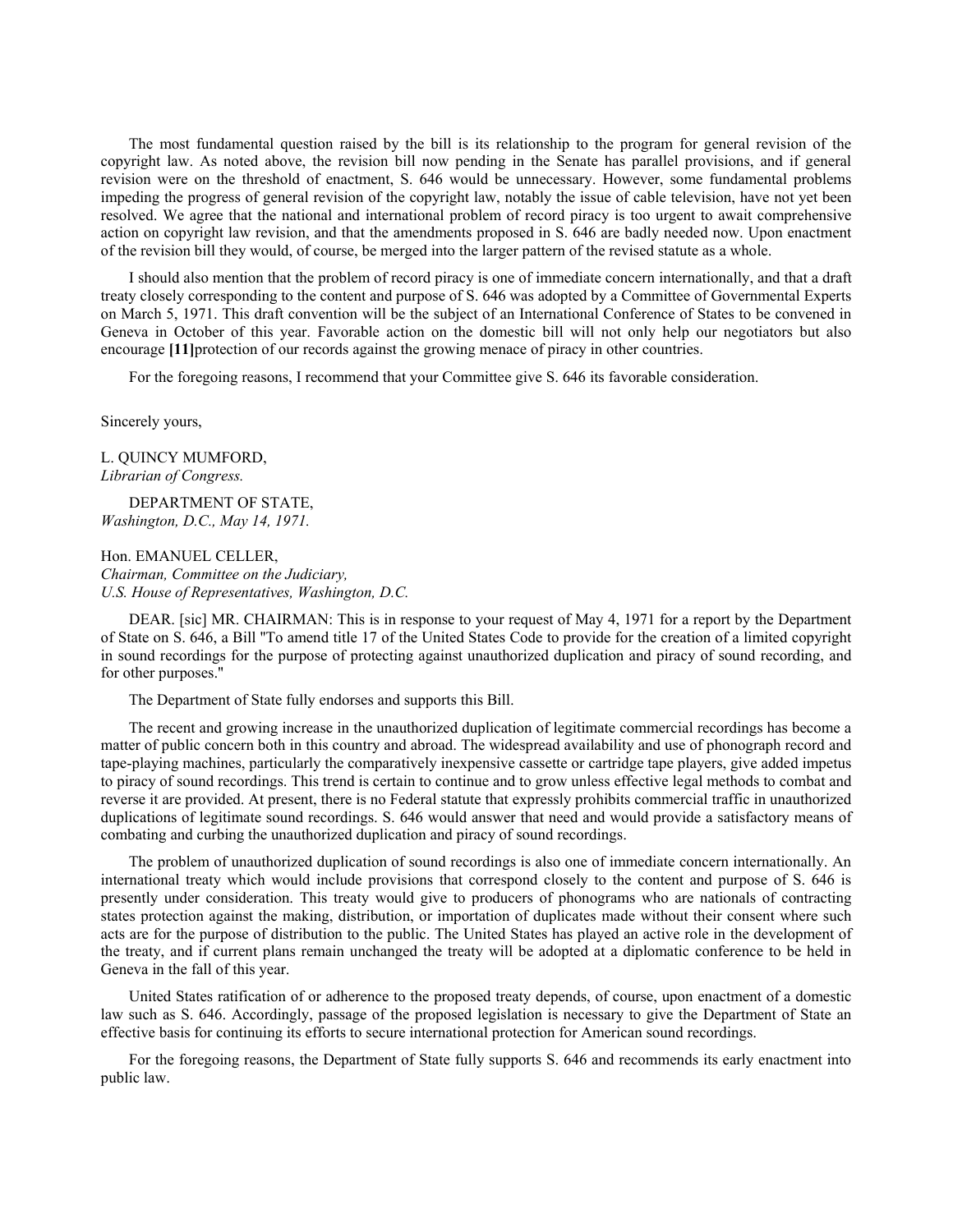**[12]**The Office of Management and Budget advises that from the stand point of the Administration's program there is no objection to the submission of this report.

Sincerely,

DAVID M. ABSHIRE, *Assistant Secretary for Congressional Relations.*

OFFICE OF THE DEPUTY ATTORNEY GENERAL, *Washington, D.C., June 29, 1971.*

Hon. EMANUEL CELLER, *Chairman, Committee on the Judiciary, House of Representatives, Washington, D.C.*

DEAR MR. CHAIRMAN: This is in response to your request for the views of the Department of Justice on S. 646, a bill ''to amend title 17 of the United States Code to provide for the creation of a limited copyright in sound recordings for the purpose of protecting against unauthorized duplication and piracy of sound recording, and for other purposes.''

S. 646 incorporates many of the provisions embodied in the bill for general revision of the copyright law (S. 644) which in similar form has been under consideration by the Congress for some years. Action on this general bill has been delayed by concern with issues unrelated to the problem of piracy of sound recordings.

There has recently been a large increase in unauthorized duplication of sound recordings for profit. Under existing law sound recordings are not copyrightable, *Capitol Records, Inc. v. Mercury Record Corp ., 221 F.2d 657* (C.A. 2, 1955). Under state law the record industry had been able to fashion some protection, against competitors who commercially transcribe their recorded performances, based upon the misappropriation theory of *International News Service v. Associated Press , 248 U.S. 215, 236 (1918).* That decision found a quasi-property right in the dissemination of news that could be protected, under the law of unfair competition, against copying by a competitor. But continued validity of *Associated Press* has been questioned in the light of later judicial developments.

In *Sears, Roebuck & Co. v. Stiffel Co. , 376 U.S. 225 (1964)* and *Compco Corp. v. Day-Brite Lighting, Inc. , 376 U.S. 234 (1964)*--both actions to enjoin imitation of unpatentable designs--the Supreme Court restricted the scope of state unfair competition remedies by limiting state regulation to labeling requirements to prevent ''palming off.'' The Court in *Compco* held that:

\* \* \* when an article is unprotected by a patent or a copyright, state law may not forbid others to copy that article. To forbid copying would interfere with the federal policy, found in Art. I,  $\S$  8, cl. 8, of the Constitution and in the implementing federal statutes, of allowing free access to copy whatever the federal patent and copyright laws leave in the public domain. *(376 U.S. at 237)*

A Court of Appeals has held that *Sears* and *Compco* overruled *International News Service. Columbia Broadcasting System Inc. v. De Costa , 377 F.2d 315, 318* (C.A. 1, 1967).

**[13]**Under the bill, sound recordings are defined as ''works that result from fixation of a series of musical, spoken, or other sounds, but not including sounds accompanying a motion picture.'' ''Reproductions of sound recordings'' are defined as material objects in which sounds other than those accompanying a motion picture are fixed and include the parts of instruments serving to reproduce mechanically the musical work, mechanical reproductions, and interchangeable parts, such as discs or tapes for use in mechanical music-producing machines. Copyright protection under the present Copyright Act *( 17 U.S.C. 1 et seq.* ) is extended prospectively to sound recordings. The exclusive right created thereby is limited to the duplication in tangible form of the specific recorded performance copyrighted: it does not include imitation or simulation of that performance. The rights conferred are limited in duration to twentyeight years with the right of renewal and extension for an additional twenty-eight years. *17 U.S.C. § 24* .

The bill does not apply retroactively and Section 3 expressly states that it should not be construed as affecting in any way any rights with respect to sound recordings fixed before the date of enactment. It thus does not deal with recorded performances already in existence. Instead it leaves to pending or future litigation the validity of state common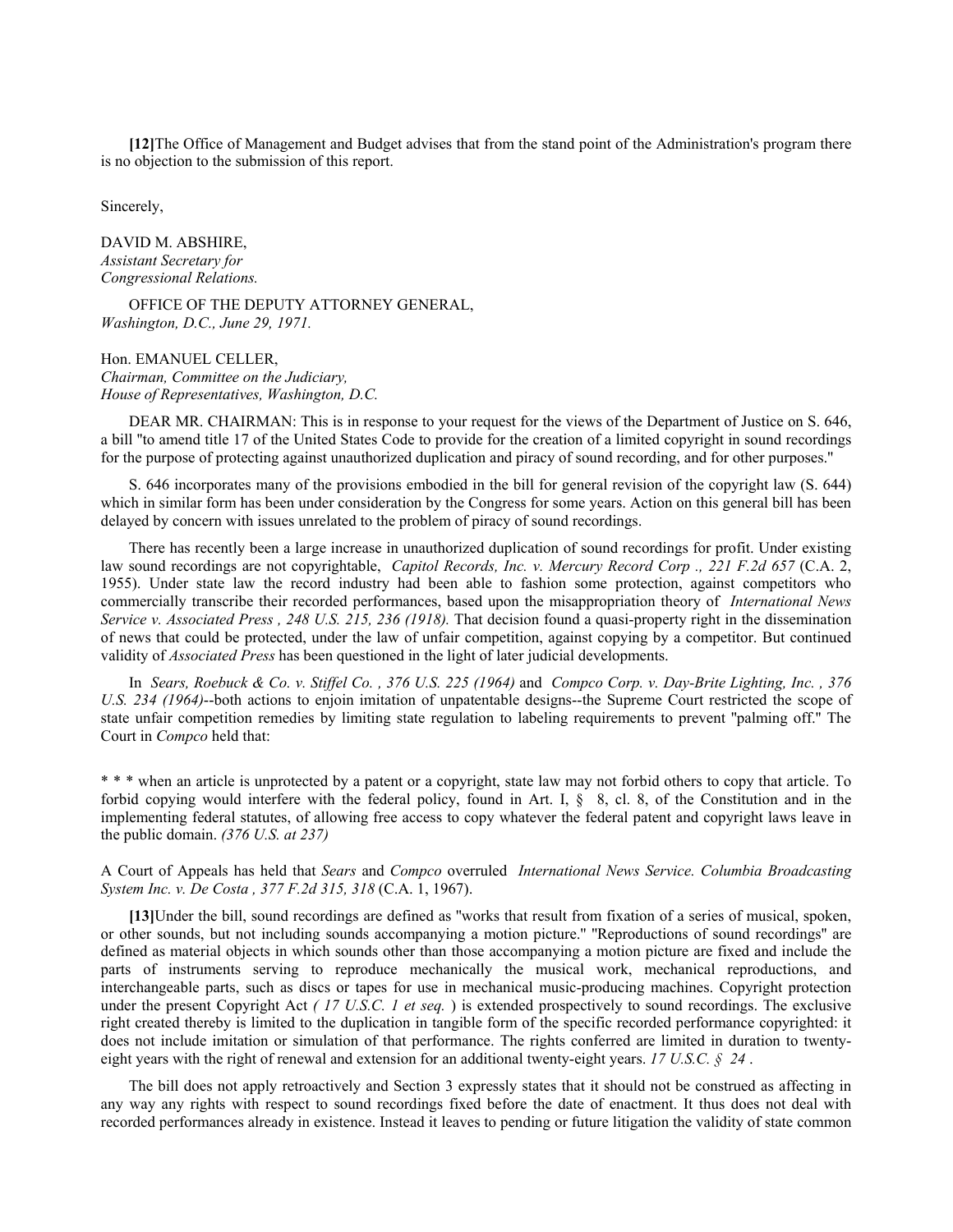law or statutes governing the unauthorized copying of existing recordings. The result of making this copyright authority prospective only is to create at least one ambiguity.

The bill would not directly grant any copyright protection to existing records since the new copyright in sound recording would be applicable only to recordings made after four months after enactment of the bill. However, since the bill provides that the amendment to *17 U.S.C. 101*(e) will take effect immediately upon enactment, criminal sanctions would seem to be available to prevent further piracy of existing recordings where copyrighted music was used and the pirate does not pay the statutory royalty to the holder of the musical copyright. Whether such criminal prosecution is possible depends on the interpretation of the clause in Section 3 of the bill at page 5, lines 13-16 which reads:

\* \* \* nothing in title 17 of the United States Code shall be applied retroactively or be construed as affecting in any way any rights with respect to sound recordings fixed before that date.

It should be made clear either by amendment or committee reports whether the amendment to section  $101(e)$  is intended to apply to the manufacture, use, or sale after enactment of the bill of pirate recordings of records made prior to enactment.

We believe that extending copyright to reproduction of sound recordings is the soundest, and in our interpretation of *Sears* and *Compco*, the only way in which sound recordings should be protected. Copyright protection is narrowly defined and limited in duration, whereas state remedies, whose validity is still in doubt, frequently create broad and unwarranted perpetual monopolies. Moreover, there is an immediate and urgent need for this protection.

Not only does the creative record industry have a legitimate interest in protecting its substantial investment in the production and promotion of recorded performances, but such protection would also pre-**[14]**serve employment opportunities for performers and encourage their future contributions to society's geneal [sic] fund of intellectual creations.

The competition provided by the pirate record industry does not promote any of the traditional benefits of competition. Although the pirate record companies may greatly undercut the prices charged by the creative industry, their ability to do so results in large part from the fact that they do not compensate the creative writers and artists involved. Such practices discourage the investment of money and talents in new performances and has the potential to gravely injure creative recording.

The bill limits the exclusive right of the ownership of a copyright in a sound recording ''to the right to duplicate a sound recording *in a tangible form* that directly or indirectly recaptures the actual sounds fixed in the recording \* \* \*." (Emphasis added.) It is clear from this language that the exclusive right accorded by this bill does not extend to the reproduction of the sounds themselves, as, for example, by playing a sound recording over the radio.

In the case of a recording of music which is itself copyrighted, the copyright granted to a sound recording by the bill would apparently be subject to *17 U.S.C. 7.* Section 7 provides that versions of copyrighted works produced with the consent of the copyright owner shall be regarded as new works subject to copyright. This section, which would prevent persons from obtaining a copyright for an unauthorized sound recording, seemingly creates an issue as to whether a record manufacturer relying on the provisions of 17 U.S.C. 1(e) would be entitled to copyright his recording since he need not have the express consent of the copyright owner of the sheet music. This follows from the provision in section 1 (e) that, when the owner of a musical copyright has permitted anyone to record his music, any other person may make similar use of the musical work upon payment of a royalty of two cents per recording. It is likely that a court would find acceptance of the royalty to imply consent, nevertheless we believe that this ambiguity should be removed. We suggest an amendment of *17 U.S.C. 7* as follows:

Compilations or abridgments, adaptations, arrangements, dramatizations, translations, or other versions of works in the public domain or of copyrighted works when produced with the consent of the copyright proprietor of such works *or, in the case of sound recordings, manufactured in compliance with section 1, subsection (e), of this title*, or works republished with new matter, shall be regarded as new works subject to copyright \* \* \*. (material in italics is new).

Criminal prosecution of tape and record pirates under existing copyright law is barred because (1) performers and recording companies are given no copyright in their sound recordings, and (2) criminal action for infringement of the copyright on the underlying musical composition is expressly prohibited by *17 U.S.C. 101*(e). The bill would eliminate both bars by giving a limited copyright in sound recordings and amending *17 U.S.C. 101*(e) to grant the copyright interest in the musical composition the protection of criminal sanctions against unauthorized recordings.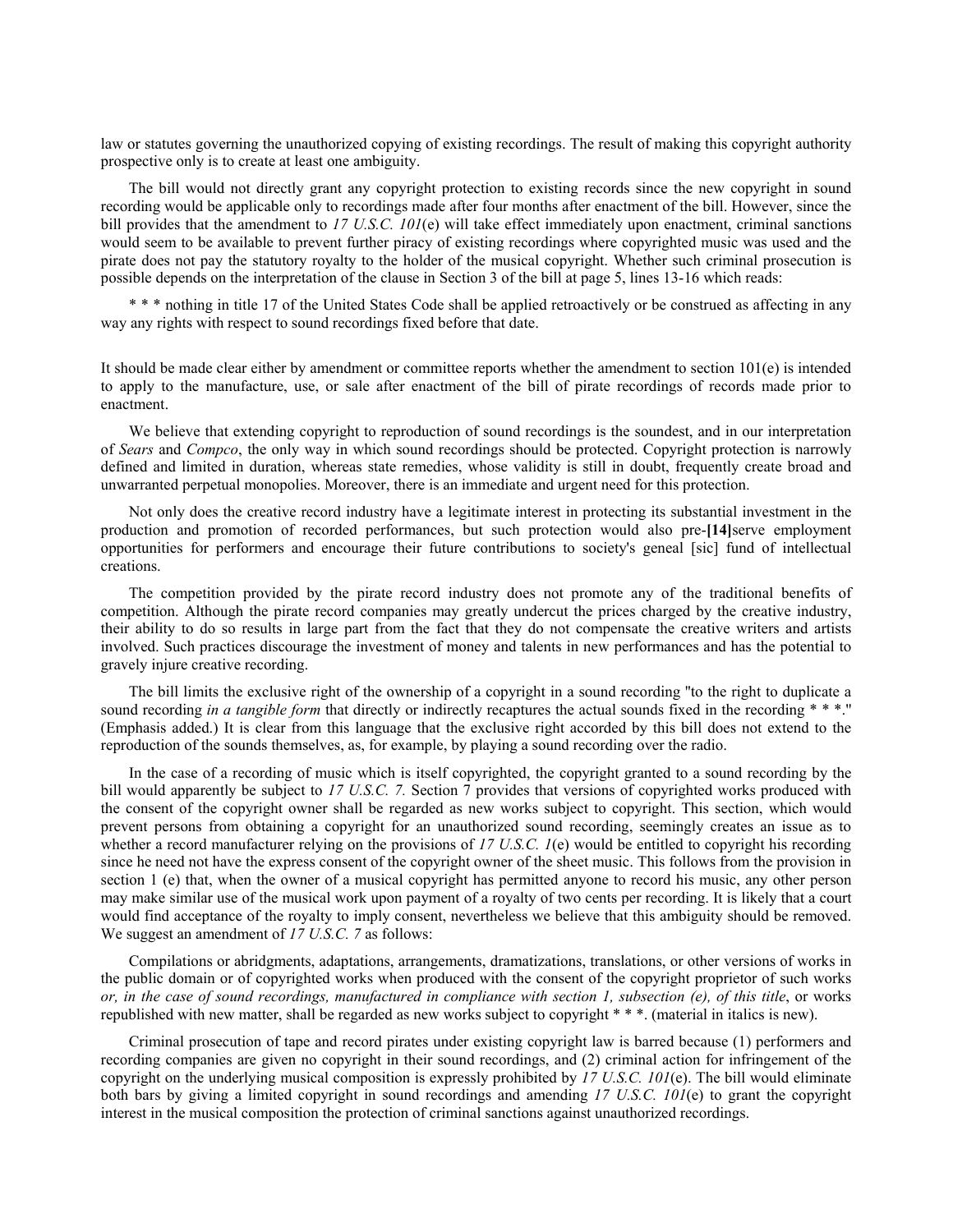Subject to the suggestions made above, the Department of Justice recommends enactment of this legislation.

**[15]**The Office of Management and Budget advises that there is no objection to the submission of this report from the standpoint of the Administration's program.

Sincerely,

RICHARD G. KLEINDIENST, *Deputy Attorney General.*

STATEMENT OF WILLIAM N. LETSON, GENERAL COUNSEL, DEPARTMENT OF COMMERCE

SUBMITTED TO SUBCOMMITTEE NO. 3, HOUSE JUDICIARY COMMITTEE, JUNE 10, 1971

Mr. Chairman, I appreciate this opportunity to appear before your Subcommittee to express the support of the Department of Commerce for S. 646.

S. 646 would create for the first time a copyright in sound recordings. The copyright owner would have the exclusive right to reproduce copyrighted sound recordings and distribute reproductions to the public by sale or other transfer of ownership, or by rental, lease or lending, subject to certain limitations. The exclusive right to reproduce the sound recording would be limited to the right to duplicate the sound in a tangible form directly or indirectly recapturing the actual sounds fixed in the recording. The exclusive right would not extend to the making or duplication of another sound recording that is an independent fixation of other sounds, or to reproductions made by transmitting organizations exclusively for their own use.

The bill would also amend section 101 of title 17 of the United States Code to substitute a new section (e) expanding the remedies that owners of copyrighted music have against the unauthorized use of their music in the mechanical reproduction of musical works.

In addition, the question has been raised in some recent cases as to whether the federal copyright law may preempt the right of the states to provide relief in this area. Although the Department of Commerce does not share the view of some that the Supreme Court intended in the *Sears* and *Compco* cases ( *Sears, Roebuck & Co. v. Stiffel Co. , 376 U.S. 225 (1964)* and *Compco Corp. v. Day-Brite Lighting, Inc. , 376 U.S. 234 (1964)* ) to foreclose the right of the states to provide a remedy against tape and record piracy under the law of unfair competition, we believe amendment of federal copyright law as proposed by S.646 is the best way to provide the needed legal protection.

Although certain manufacturers have proposed inclusion in the legislation of provisions granting a compulsory license to reproduce sound recordings upon payment of a statutory royalty, no such provision is included in S. 646. We agree with the omission of a compulsory licensing provision. Sound recordings are finished products embodying the efforts of performers and recording companies. The granting of compulsory licenses with respect to sound recordings would be inequitable and would not eliminate the undesirable effects of tape and record piracy.

The Department of Commerce is also vitally interested in this bill from the international trade standpoint. Unauthorized reproduction abroad of sound recordings is resulting in losses to U.S. record menu-**[16]**facturers [sic], not only in export sales, but in royalties. A proposed international ''Convention for the Protection of Phonograms Against Unauthorized Duplication'' designed to remedy the international piracy situation is scheduled for negotiation in Geneva, next October. Enactment of the bill would enhance the United States Delegation's negotiating position at this revision conference in efforts to achieve effective international protection for sound recordings.

Accordingly, the Department of Commerce favors enactment of S. 646.

### CHANGES IN EXISTING LAW

In compliance with clause 3 of rule XIII of the Rules of the House of Representatives, changes in existing law made by the bill, as reported, are shown as follows (existing law proposed to be omitted is enclosed in black brackets, new matter is printed in italic, existing law in which no change is proposed is shown in roman):

# **COPYRIGHTS**

(Act of July 30, 1947, ch. 391 (62 Stat. 652; 17 U.S.C.))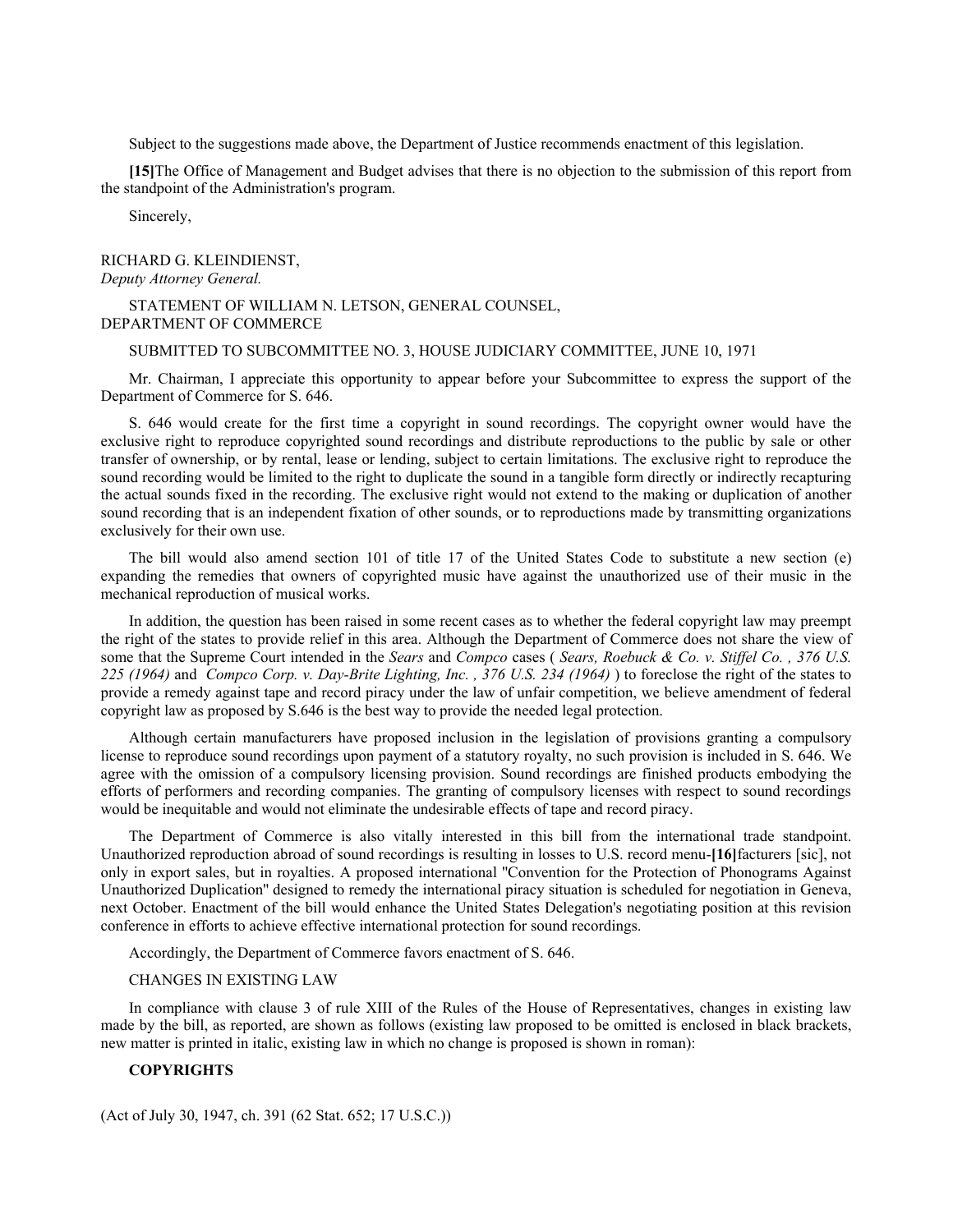### **§ 1. Exclusive rights as to copyrighted works**n\*

Any person entitled thereto, upon complying with the provisions of this title, shall have the exclusive right:

(a) To print, reprint, publish, copy, and vend the copyrighted work;

\* \* \* \* \* \* \* \* \* \* \* \*

*(f) To reproduce and distribute to the public by sale or other transfer of ownership, or by rental, lease, or lending, reproductions of the copyrighted work if it be a sound recording: Provided, That the exclusive right of the owner of a copyright in a sound recording to reproduce it is limited to the right to duplicate the sound recording in a tangible form that directly or indirectly recaptures the actual sounds fixed in the recording: Provided further, That this right does not extend to the making or duplication of another sound recording that is an independent fixation of other sounds, even though such sounds imitate or simulate those in the copyrighted sound recording; or to reproductions made by transmitting organizations exclusively for their own use.*

\* \* \* \* \* \* \* \* \* \* \* \*

#### **§ 5. Classification of works for registration**\*

The application for registration shall specify to which of the following classes the work in which copyright is claimed belongs:

(a) Books, including composite and encyclopedic works, directories, gazetteers, and other compilations.

\* \* \* \* \* \* \* \*

**[17]**(*n*) *Sound recordings.*

\* \* \* \* \* \* \* \* \* \* \* \*

# **§ 19. Notice; form**n\*

The notice of copyright required by section 10 of this title shall consist either of the word "Copyright", \* \* \*

*In the case of reproductions of works specified in subsection (n) of section 5 of this title, the notice shall consist of the symbol e (the letter P in a circle), the year of first publication of the sound recording, and the name of the owner of copyright in the sound recording, or an abbreviation by which the name can be recognized, or a generally known alternative designation of the owner: Provided, That if the producer of the sound recording is named on the labels or containers of the reproduction, and if no other name appears in conjunction with the notice, his name shall be considered a part of the notice.*

### **§ 20. Same; place of application of; one notice in each volume or number of newspaper or periodical** \*

The notice of copyright shall be applied, in the case of a book or other printed publication, upon its title page or the page immediately following, or if a periodical either upon the title page or upon the first page of text of each separate number or under the title heading, or if a musical work either upon its title page or the first page of music, *or if a sound recording on the surface of reproductions thereof or on the label or container in such manner and location as to give reasonable notice of the claim of copyright*. One notice of copyright in each volume or in each number of a newspaper or periodical published shall suffice.

\* \* \* \* \* \* \* \* \* \* \* \*

### § **26. Terms defined**\*

In the interpretation and construction of this title "the date of publication" shall in the case of a work of which copies are reproduced for sale or distribution be held to be the earliest date when copies of the first authorized edition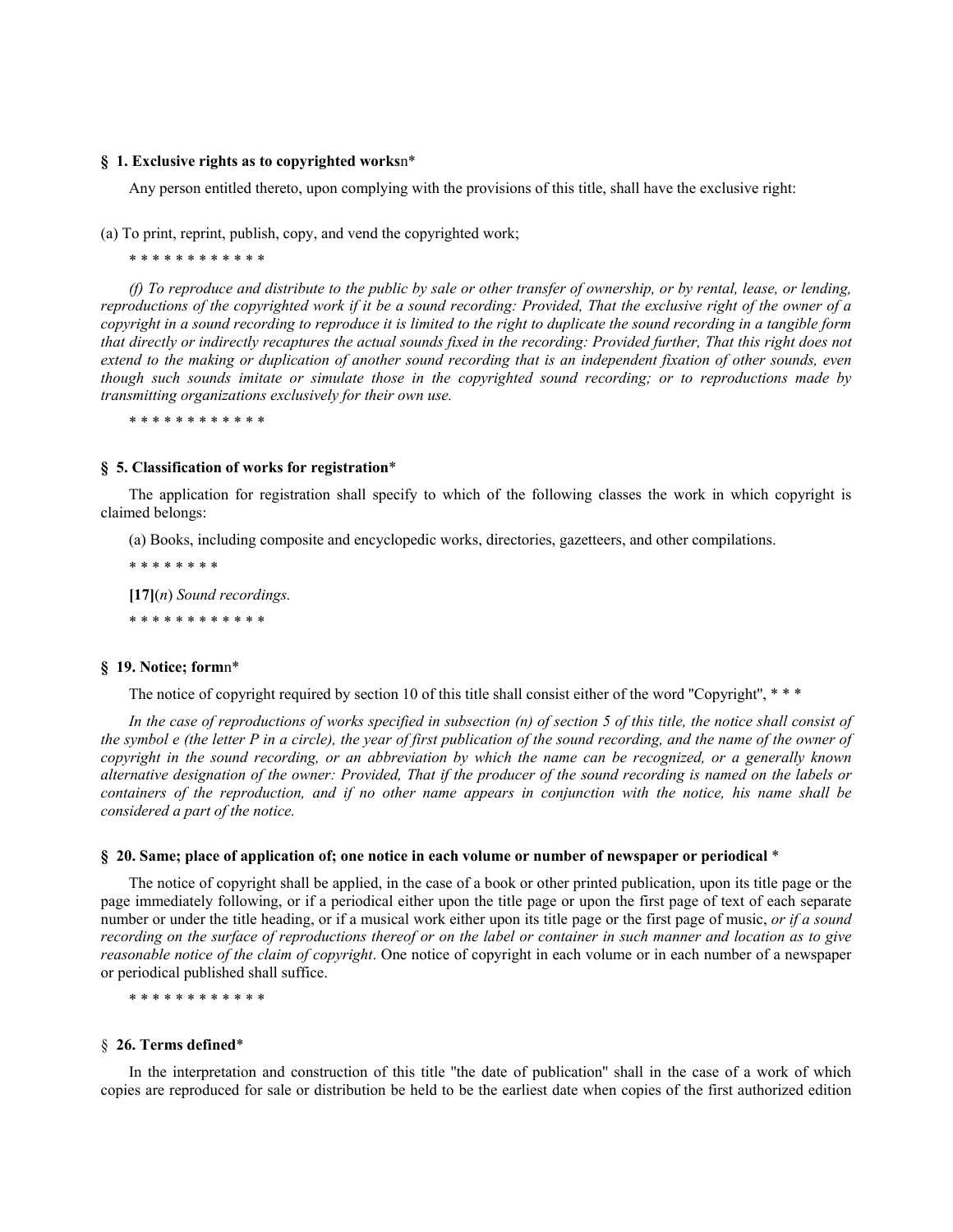were placed on sale, sold, or publicly distributed by the proprietor of the copyright or under his authority, and the word "author" shall include an employer in the case of works made for hire.

*For the purposes of this section and sections 10, 11, 13, 14, 21, 101, 106, 109, 209, 215, but not for any other purpose, a reproduction of a work described in subsection 5(n) shall be considered to be a copy thereof. ''Sound recordings'' are works that result from the fixation of a series of musical, spoken, or other sounds, but not including the sounds accompanying a motion picture. ''Reproductions of sound recordings'' are material objects in which sounds other than those accompanying a motion picture are fixed by any method now known or later developed, and from which the sounds can be perceived, reproduced, or otherwise communicated, either directly or with the aid of a machine or device, and include the ''parts of instruments serving to* **[18]***reproduce mechanically the musical work,'' ''mechanical reproductions,'' and ''interchangeable parts, such as discs or tapes for use in mechanical music-producing machines'' referred to in sections 1(e) and 101(e) of this title.*

\* \* \* \* \* \* \* \* \* \* \* \*

#### **Chapter 2.--INFRINGEMENT PROCEEDINGS**

\* \* \* \* \* \* \* \* \* \* \* \*

### **§ 101. Infringement**

If any person shall infringe the copyright in any work protected under the copyright laws of the United States such person shall be liable:

(a) INJUNCTION.--

To an injunction restraining such infringement;

\* \* \* \* \* \* \* \* \* \* \* \*

**[**(e) ROYALTIES FOR USE OF MECHANICAL REPRODUCTION OF MUSICAL WORKS.-- Whenever the owner of a musical copyright has used or permitted the use of the copyrighted work upon the parts of musical instruments serving to reproduce mechanically the musical work, then in case of infringement of such copyright by the unauthorized manufacture, use, or sale of interchangeable parts, such as discs, rolls, bands, or cylinders for use in mechanical music-producing machines adapted to reproduce the copyrighted music, no criminal action shall be brought, but in a civil action an injunction may be granted upon such terms as the court may impose, and the plaintiff shall be entitled to recover in lieu of profits and damages a royalty as provided in section 1, subsection (e), of this title: Provided also, That whenever any person, in the absence of a license agreement, intends to use a copyrighted musical composition upon the parts of instruments serving to reproduce mechanically the musical work, relying upon the compulsory license provision of this title, he shall serve notice of such intention, by registered mail, upon the copyright proprietor at his last address disclosed by the records of the copyright office, sending to the copyright office a duplicate of such notice; and in case of his failure so to do the court may, in its discretion, in addition to sums hereinabove mentioned, award the complainant a further sum, not to exceed three times the amount provided by section 1, subsection (e), of this title, by way of damages, and not as a penalty, and also a temporary injunction until the full award is paid.**]**

(*e*) *INTERCHANGEABLE PARTS FOR USE IN MECHANICAL MUSIC-PRODUCING MACHINES.-- Interchangeable parts, such as discs or tapes for use in mechanical music-producing machines adapted to reproduce copyrighted musical works, shall be considered copies of the copyrighted musical works which they serve to reproduce*  mechanically for the purposes of this section 101 and sections 106 and 109 of the title, and the unauthorized *manufacture, use, or sale of such interchangeable parts shall constitute an infringement of the copyrighted work rendering the infringer liable in accordance with all provisions of this title* **[19]***dealing with infringements of copyright and, in a case of willful infringement for profit, to criminal prosecution pursuant to section 104 of this title. Whenever any person, in the absence of a license agreement, intends to use a copyrighted musical composition upon the parts of instruments serving to reproduce mechanically the musical work, relying upon the compulsory license provision of this title, he shall serve notice of such intention, by registered mail, upon the copyright proprietor at his last address disclosed by the records of the copyright office, sending to the copyright office a duplicate of such notice.*

### FOOTNOTES: